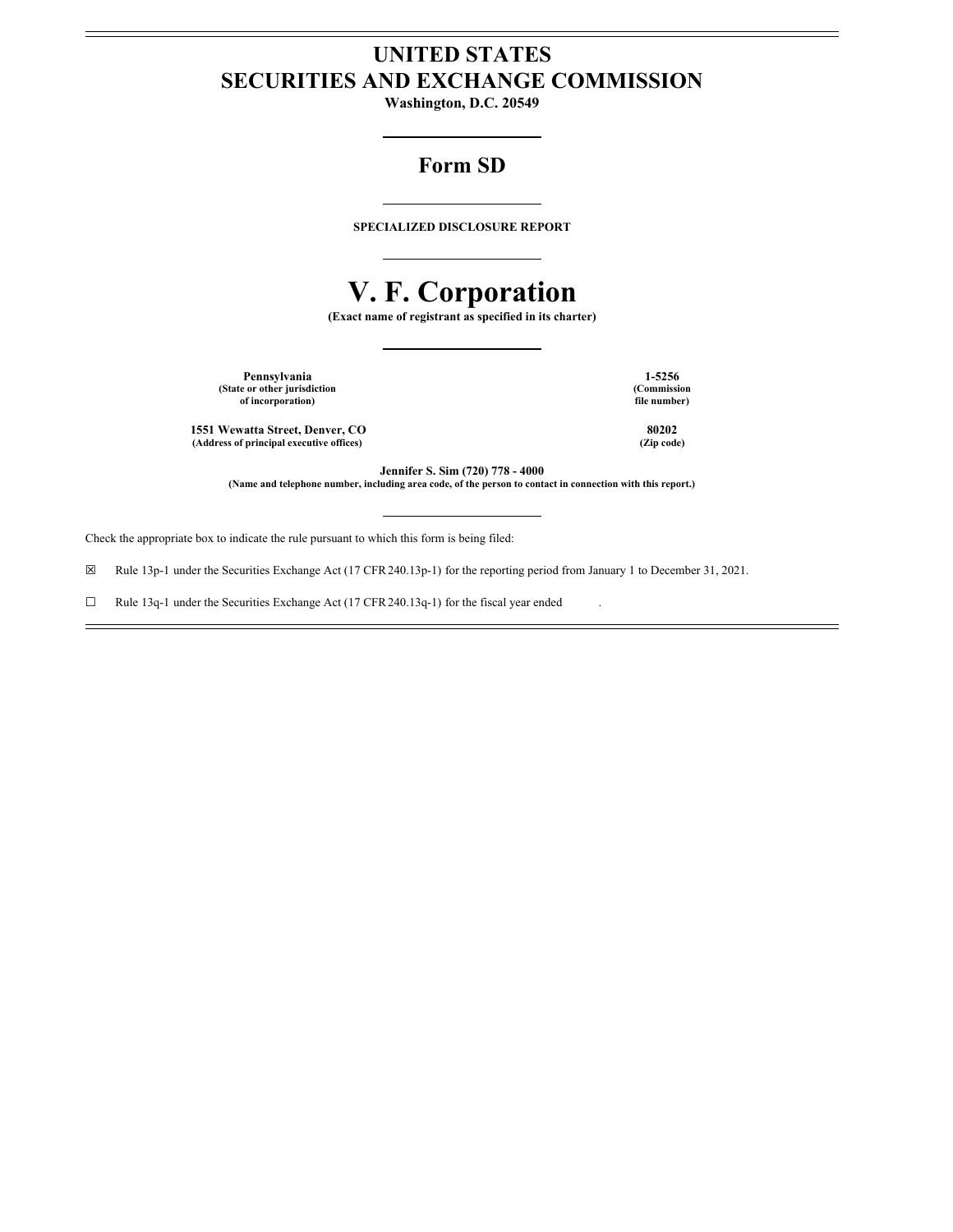# **Section 1—Conflict Minerals Disclosure**

## **Item 1.01 Conflict Minerals Disclosure and Report**

Pursuant to Rule 13p-1 under the Securities Exchange Act of 1934, as amended, and Form SD, a Conflict Minerals Report is provided as Exhibit 1.01 hereto. It is publicly available at www.vfc.com, but the contents of that site are not incorporated by reference into, and are not otherwise a part of, this Form SD.

# **Item 1.02 Exhibit**

The Conflict Minerals Report described in Item 1.01 is filed as Exhibit 1.01 to this Form SD.

## **Section 2 – Resource Extraction Issuer Disclosure**

#### **Item 2.01 Resource Extraction Issuer Disclosure and Report**

Not applicable.

# **Section 3—Exhibits**

# **Item 3.01 Exhibits**

Exhibit  $1.01$  – Conflict Minerals Report as [described](#page-6-0) in Items 1.01 and 1.02 of this Form SD.

1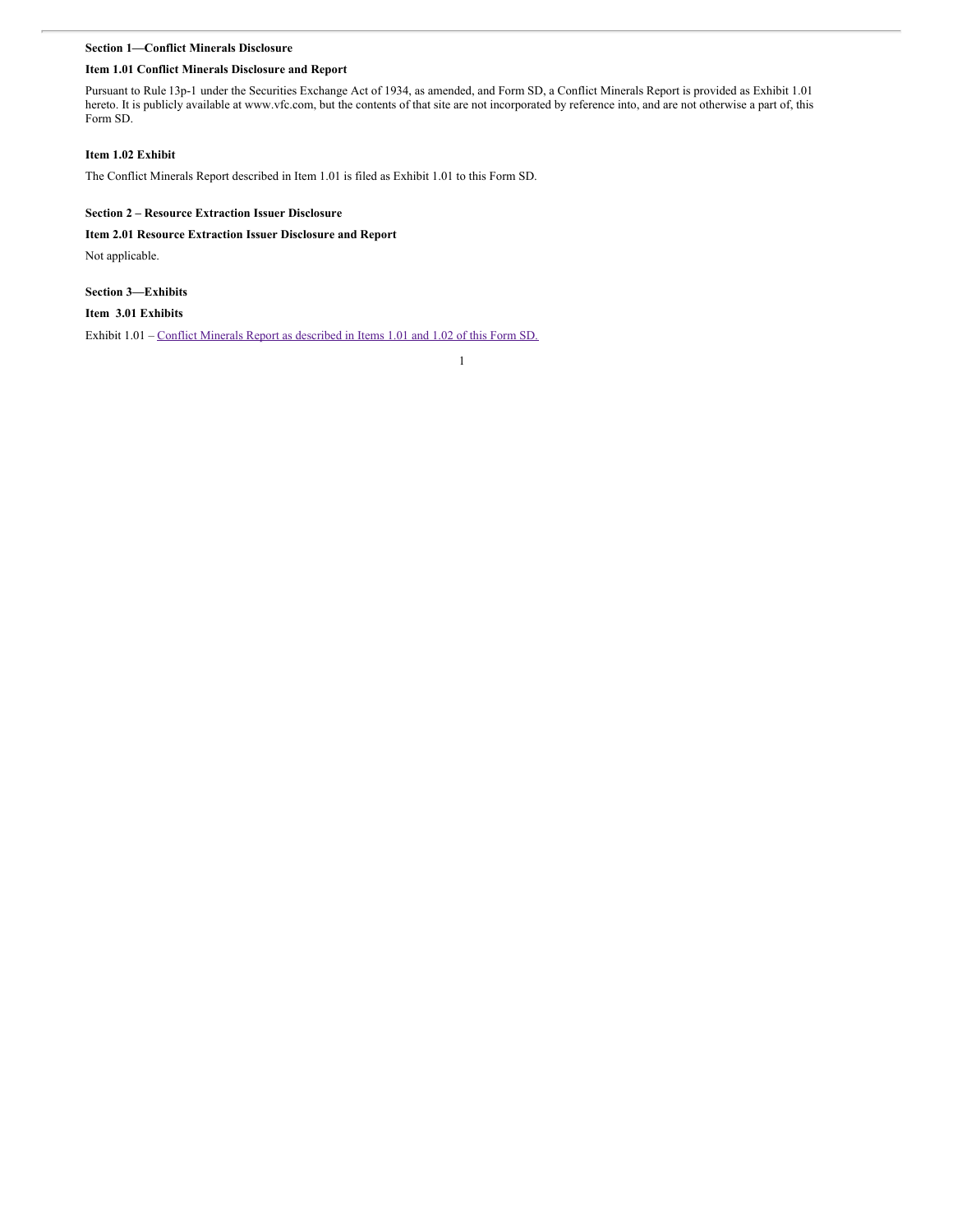# **SIGNATURES**

Pursuant to the requirements of the Securities Exchange Act of 1934, the registrant has duly caused this report to be signed on its behalf by the duly authorized undersigned.

V.F. Corporation

| By:    | /s/ Jennifer S. Sim                                     | Date: May 26, 2022 |
|--------|---------------------------------------------------------|--------------------|
|        | Name: Jennifer S. Sim                                   |                    |
| Title: | Executive Vice President, General Counsel and Secretary |                    |
|        |                                                         |                    |

2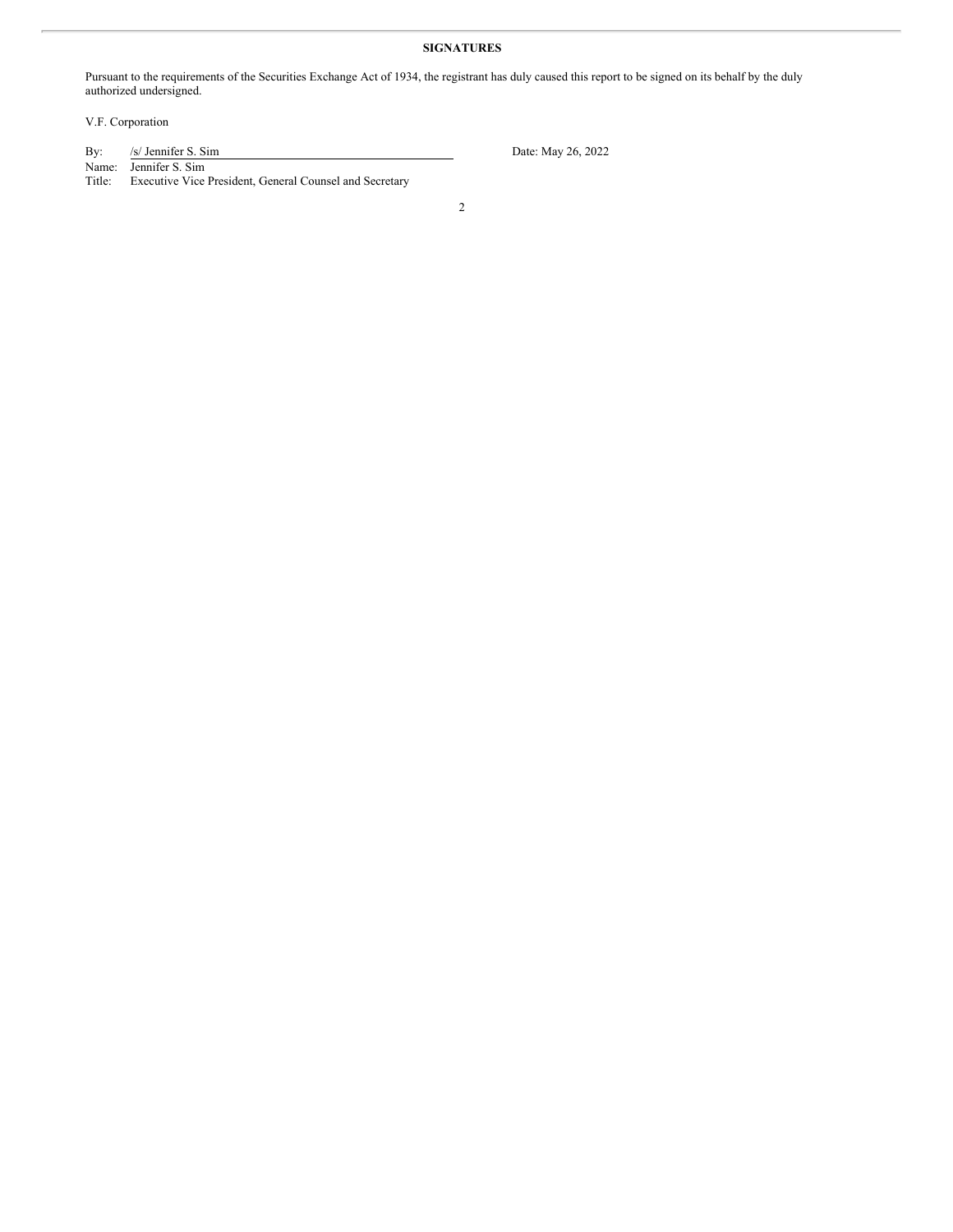#### **V.F. Corporation Conflict Minerals Report For The Year Ended December 31, 2021**

The information in this report includes the activities of V.F. Corporation and its consolidated subsidiaries (herein referred to as "VF," the "Company," "we," "us," or "our"). As used herein, "conflict minerals" or "3TG" are columbite-tantalite (coltan), cassiterite, gold, wolframite and the derivatives tantalum, tin and tungsten, without regard to the location of origin of the minerals or derivative metals. The "Conflict Minerals Rule" refers to Rule 13p-1 under the Securities Exchange Act of 1934, as amended, and Form SD.

#### **1. V.F. Corporation Overview**

VF is a global leader in the design, production, procurement, marketing and distribution of branded lifestyle apparel, footwear, and related products. We own a broad portfolio of brands in the outerwear, footwear, backpack, luggage, accessory, sportswear, occupational and performance apparel categories. VF's centralized global supply chain organization is responsible for producing, procuring, and delivering products to our customers. For its fiscal year that ended April 2, 2022, VF sourced or produced approximately 408 million units spread across 12 brands. Our products were obtained from 1 VF-operated manufacturing facility (internally manufactured product) and approximately 252 contractor manufacturing facilities (sourced product) in approximately 37 countries.

We do not directly purchase 3TG from any source. VF has adopted a policy and related procedures, as described below in this Conflict Minerals Report, focused on VF's commitment to sourcing components and materials from suppliers that share our ethical values and that support compliance with the Securities and Exchange Commission's rules and regulations, including VF's disclosure obligations related to 3TG.

#### **2. Reasonable Country of Origin Inquiry**

VF developed a list of suppliers and products determined to be possiblyin-scope for purposes of our compliance with the Conflict Minerals Rule based on our level of influence over the manufacturing process (in the case of products that we may have contracted to manufacture) and the potential use of 3TG in the products. We also determined which of our products and components were potentially in-scope for purposes of the Conflict Minerals Rule through product specifications, preliminary supplier inquiries and other information known to us concerning the composition of our products.

On December 28, 2020, we completed the acquisition of Supreme®, which prior to the acquisition was a privately held company. While not obligated to report as part of the Conflict Minerals Rule until the 2022 reporting year, we take our responsibilities very seriously and we elected to accelerate due diligence activities on all additional vendors unique to the Supreme® supply chain.

For sourced product, we reached out to 235 of our suppliers, representing 100% of our factories and products containing metallic components. After receiving and reviewing the responses from suppliers, we determined that 3 of the 235 suppliers were potentially in-scope for 2021. For internally manufactured product, we reached out to 6 component suppliers that provided us with metallic components. After receiving and reviewing their responses, we determined that 1 of the 6 suppliers were potentially in-scope for 2021.

In this Conflict Minerals Report, we refer to all suppliers listed above that were included in our 2021 outreach as the "Covered Suppliers."

Many VF products do not contain any 3TG and, for those that do, 3TG content generally represents a small amount of the total materials content of the product. For example, 3TG may be found in items such as buttons, zippers, snaps and eyelets, although not all of these items are necessarily in-scope for purposes of our compliance. Our in-scope products consist of apparel, footwear, equipment and accessory products and contained tin. Ourin-scope products did not include tantalum or tungsten.

VF's "reasonable country of origin inquiry" ("RCOI") process was designed to identify its manufactured (or contracted to be manufactured) products that may contain necessary 3TG, and, if these are present, obtain transparency into the 3TG supply chain for such products, and, more generally, to achieve engagement from suppliers concerning responsible sourcing of 3TG. The specific goal of VF's RCOI was to determine to a reasonable degree of certainty whether the 3TG in its relevant products originated in the Democratic Republic of the Congo or an adjoining country (collectively, the "Covered Countries"). The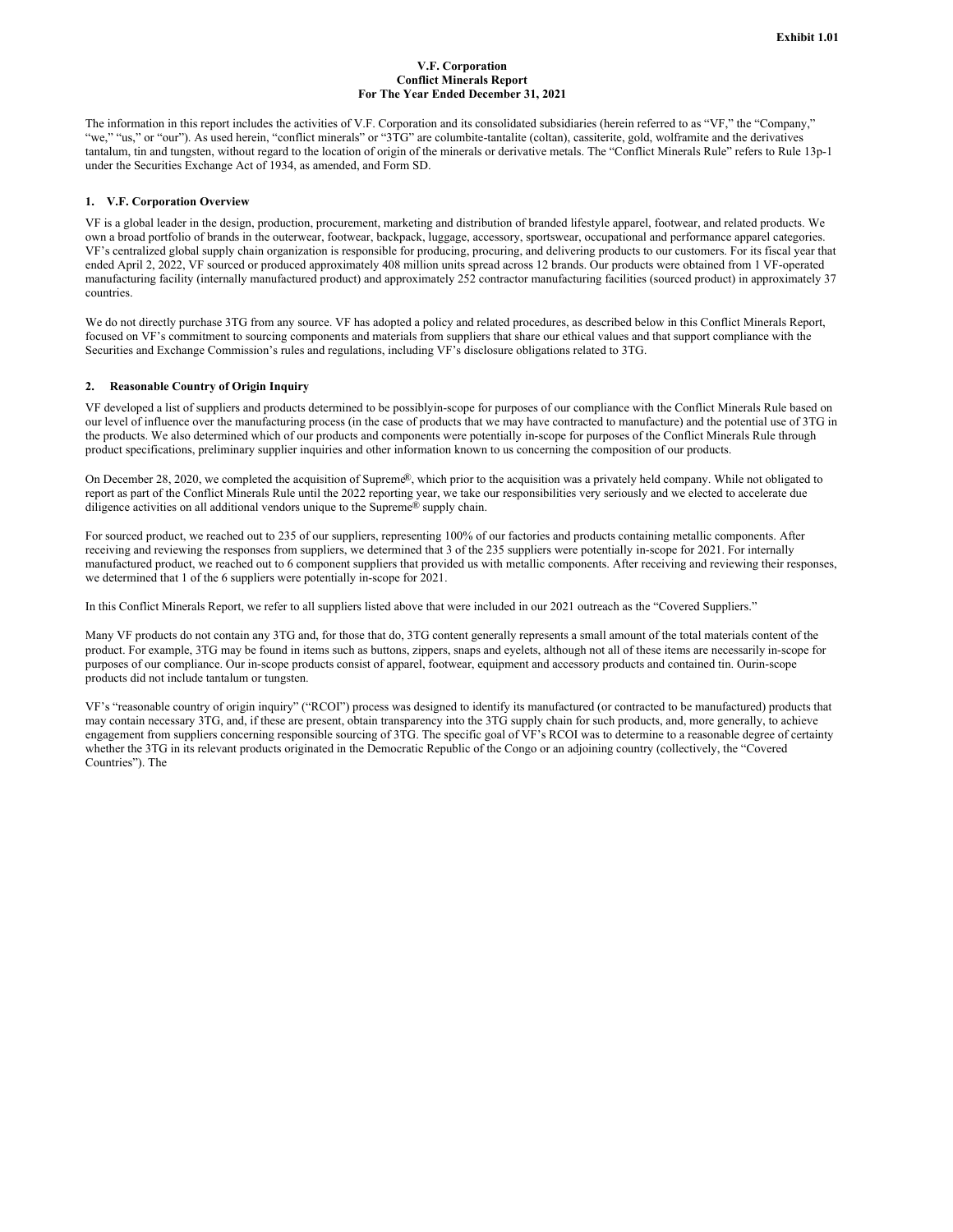results of our RCOI are discussed below in this Conflict Minerals Report and on Annex A. For our RCOI, to the extent applicable, we utilized the same processes and procedures that we established for our due diligence, in particular Steps 1 and 2 of the OECD Guidance (as defined below) design framework, which are described below in this Conflict Minerals Report. We based our country of origin determinations on information made available by a third-party information management service provider (the "Service Provider").

Based on the results of our RCOI, we exercised due diligence for 2021. These due diligence efforts are discussed below.

#### **3. Due Diligence Process**

Our 3TG due diligence processes were based on the Organisation for EconomicCo-operation and Development Due Diligence Guidance for Responsible Supply Chains of Minerals from Conflict-Affected and High-Risk Areas, including the Supplement on Tin, Tantalum and Tungsten and the Supplement on Gold (Third Edition) ("OECD Guidance"), an internationally recognized due diligence framework. Our diligence measures were based on certain processes put in place for the Company's RCOI and included the following. These are not all of the discrete steps that were part of our due diligence.

#### *i. OECD Guidance Step One: Establish Strong Company Management Systems*

VF has established a management system, as described below, consisting of a framework of policies, procedures, processes, and organizational structure that supports our efforts to ensure that our products do not contain 3TG that support conflict in the Covered Countries.

#### *VF's Conflict Minerals Policy*

Our conflict minerals policy (the "Conflict Minerals Policy") indicates that VF expects all suppliers of our products and materials to cooperate with our 3TG procedures. We further expect all suppliers to seek to purchase materials that contain 3TG from sources determined not to be involved in funding conflict in the Covered Countries.

Our Conflict Minerals Policy is publicly available on our website at https://www.vfc.com/responsibility/governance/policies-standards. Our Conflict Minerals Policy also is sent to relevant internal personnel and suppliers. The contents of our website are not incorporated by reference herein and are not otherwise a part of this Conflict Minerals Report.

We do not seek to embargo the sourcing of 3TG from the Covered Countries.

#### *Internal Team*

VF has a management system responsible for managing our 3TG compliance program (the "Program"). The Global Product Stewardship & Traceability department and other subject matter experts in VF are directly responsible for management of the Program with members from our supply chain and legal departments. The team reports the progress of the Program and the responses to senior management and key internal stakeholders on a bi-weekly basis. VF has also enlisted a Service Provider to assist in our due diligence activities. VF also utilizes specialist outside counsel.

#### *Control Systems*

VF has policies that include, but are not limited to, our Code of Business Conduct, which outlines expected behaviors for all VF employees, and our Global Compliance Principles, Terms of Engagement and Conflict Minerals Policy for our suppliers.

We use the Conflict Minerals Reporting Template (the "CMRT") developed by the RMI to collect information from suppliers. This information is retained for at least five years. To provide better transparency within VF's supply chain and to facilitate communication of policies and expectations, the Service Provider conducts outreach and collects diligence results through an online platform (the "Online Platform").

#### *Supplier Engagement and Education*

VF's engagement with its Covered Suppliers consisted of multiple communications through email, telephone, andin-person training to educate them on our expectations for sourcing 3TG and the requirements of the Conflict Minerals Rule. Covered Suppliers were provided various avenues to obtain additional information and guidance regarding our Program, including an online supplier education portal, and contact email addresses and telephone numbers for obtaining answers to questions and/or receiving guidance on completing the information requests from VF.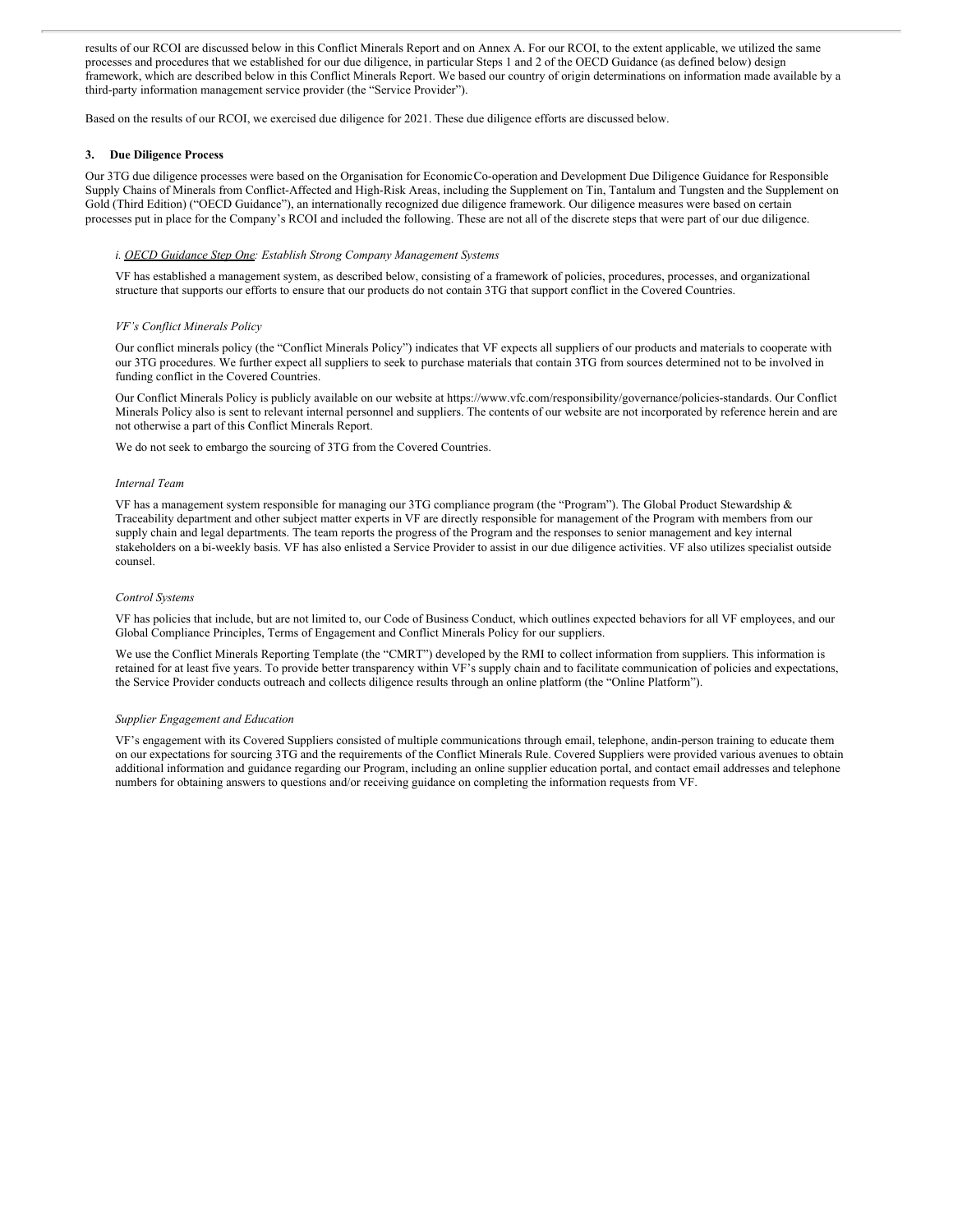Our standard vendor Terms and Conditions, which are part of our purchase orders, among other things, require our suppliers to provide us with information, certifications and other documentation concerning 3TG content and origin at product level specificity. The Company's suppliers are required to acknowledge these standard Terms and Conditions in connection with every purchase order.

#### *Grievance Mechanism*

We have an Ethics Hotline through which employees, suppliers and other third parties can report violations of VF's policies, including violations of our Conflict Minerals Policy. The number for the Ethics Helpline is (866) 492-3370.

#### *ii. OECD Guidance Step Two: Identify and Assess Risk in the Supply Chain*

The Covered Suppliers were asked by email to complete a questionnaire to determine whether they werein-scope. The Service Provider then requested by email that the in-scope Covered Suppliers provide us with a completed CMRT at a "product level" declaration. The Service Provider followed up by email or phone with Covered Suppliers that did not respond to the request within a specified time frame. If, after the foregoing efforts, a Covered Supplier did not provide the information requested, an escalation process was initiated. The escalation process consisted of direct outreach by our personnel to the Covered Supplier. Responses were received from 100% of the Covered Suppliers.

The Service Provider reviewed the responses received from the Covered Suppliers based on its internally-developed written review criteria for plausibility, consistency, and gaps. As part of that review, if a Covered Supplier indicated that there were no 3TG in the products or materials that it supplied to us, the Service Provider reviewed those responses for plausibility and Covered Suppliers were also given an opportunity to provide a certification of that determination. If any of seven different quality control flags were raised by the response, the Covered Suppliers were contacted by the Service Provider.

In addition to the Service Provider's review, VF's internal sourcing group performed an internal quality check for plausibility of responses. The internal sourcing group also evaluated the level of risk presented by each Covered Supplier, based on the amounts purchased from and the nature of the relationship with the supplier. Further outreach efforts were then prioritized according to the level of risk, to better ensure that we appropriately allocated our internal resources to focus on the most relevant Covered Suppliers. An additional verification step was added to validate responses from the top 10% of Covered Suppliers, based on product value and volume, that responded that their products or materials did not contain 3TG. This was in addition to the response validation performed by the Service Provider.

The Service Provider reviewed the smelters and refiners identified by the Covered Suppliers against those contained in its internal database. To the extent not in that database, it requested that the Covered Supplier confirm that the listed entity is a smelter or refiner.

With respect to those completed responses that identified a smelter or refiner, the Service Provider also compared that information against the lists of Conformant and Active (as defined below), or the equivalent, smelters and refiners published by the RMI, the London Bullion Market Association ("LBMA") and the Responsible Jewellery Council ("RJC"). Fifty-one of the 53 smelters and refiners identified by the Covered Suppliers as potentially having processed 3TG contained in our in-scope products were listed as Conformant. One of the smelters was listed as Active and the remaining one was listed on Smelter Reference List tab of the CMRT only.

For those Covered Suppliers that did not provide information concerning the processors of 3TG in their supply chain, the Service Provider requested information on the Covered Suppliers' suppliers. These suppliers, and subsequent tiers of suppliers as identified to the Service Provider, were then contacted by the Service Provider.

## *iii. OECD Guidance Step Three: Design and Implement a Strategy to Respond to Identified Risks*

VF's implementation team provides bi-weekly updates to senior management and other key internal stakeholders on the progress of due diligence and supplier responsiveness and any identified risks. We address any identified risks on a case-by-case basis. This flexible approach enables us to tailor the response to the risks identified. Depending upon the identified risk, we may cease doing business with the supplier, suspend business or require the supplier to commit to a corrective action plan.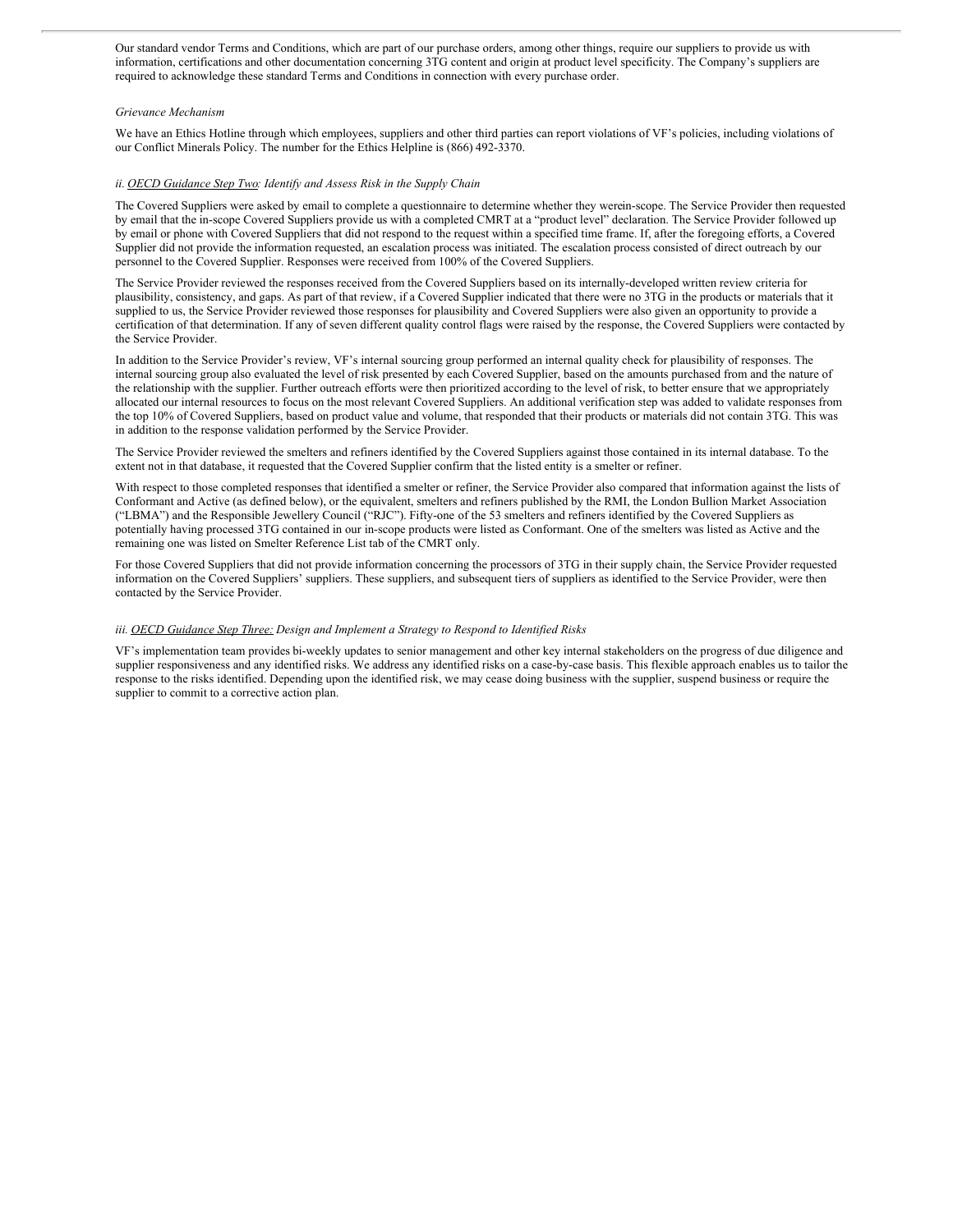<span id="page-6-0"></span>To ensure suppliers understand and meet our expectations, we regularly communicate information and guidance regarding our Program through a number of channels, including an online supplier education portal and direct communication from our sourcing hubs.

We also took the measures identified elsewhere in this report to mitigate the risk that 3TG in our products benefit armed groups in the Covered Countries.

#### iv. OECD Guidance Step Four: Carry out Independent Third-party Audit of Supply Chain Due Diligence at Identified Points in the Supply Chain

We do not have a direct relationship with 3TG smelters or refiners and, therefore, do not perform direct audits of these entities within our supply chain. Instead, in connection with our due diligence, for the identified smelters and refiners, the Service Provider consulted information concerning independent third-party audits of smelters and refiners made available by the RMI, the LBMA and the RJC. We utilize and rely on this information to assess smelter and refiner due diligence and to determine whether the smelter or refiner is Conformant with the applicable third-party conflict free certification.

#### *v. OECD Guidance Step Five:Report on Supply Chain Due Diligence*

VF's Form SD and Conflict Minerals Report are annually filed and are publicly available on our website. We also publish a sustainability report, which contains information on responsible sourcing, and other responsible sourcing information, on our website. In addition, we regularly publish a list of our Tier-1 factory lists on our website and publish supply chain traceability maps for selected products.

#### **4. Due Diligence Results**

The following table summarizes the applicable smelter information provided by the Covered Suppliers. For 2021, we requested that thein-scope Covered Suppliers furnish us with a complete CMRT at a "product level" declaration, although not all Covered Suppliers provided information at that declaration level. See Annex A for a list of identified smelters and for additional information relating to the data presented in the table.

Our in-scope products consist of apparel, footwear, equipment and accessories that contained tin and gold. Ourin-scope products did not include tantalum or tungsten.

|      |             |        | On Reference List |
|------|-------------|--------|-------------------|
|      | Conformant  | Active | Onlv              |
| Tin  | $\sim$<br>◡ |        |                   |
| Gold | 14          |        |                   |

Due to our position in the supply chain, which is discussed earlier in this Conflict Minerals Report, we rely on our suppliers for accurate smelter and refiner information and our RCOI and due diligence measures do not provide absolute certainty regarding the source and chain of custody of the necessary 3TG contained in our in-scope products.

None of the necessary 3TG contained in ourin-scope products were determined by us to directly or indirectly finance or benefit armed groups in the Covered Countries. However, we did not have sufficient information to determine whether or not any of our products were "DRC conflict free." The terms "armed group" and "DRC conflict free" have the meanings contained in the Conflict Minerals Rule.

We endeavored to determine the mine or location of origin of the necessary 3TG contained in ourin-scope products by requesting that the in-scope Covered Suppliers provide us with a completed CMRT and through the other procedures followed by us and the Service Provider that are described in this Conflict Minerals Report.

#### **5. Risk Mitigation and Future Due Diligence Measures**

VF intends to continue or further improve our due diligence measures by taking the following steps, among others: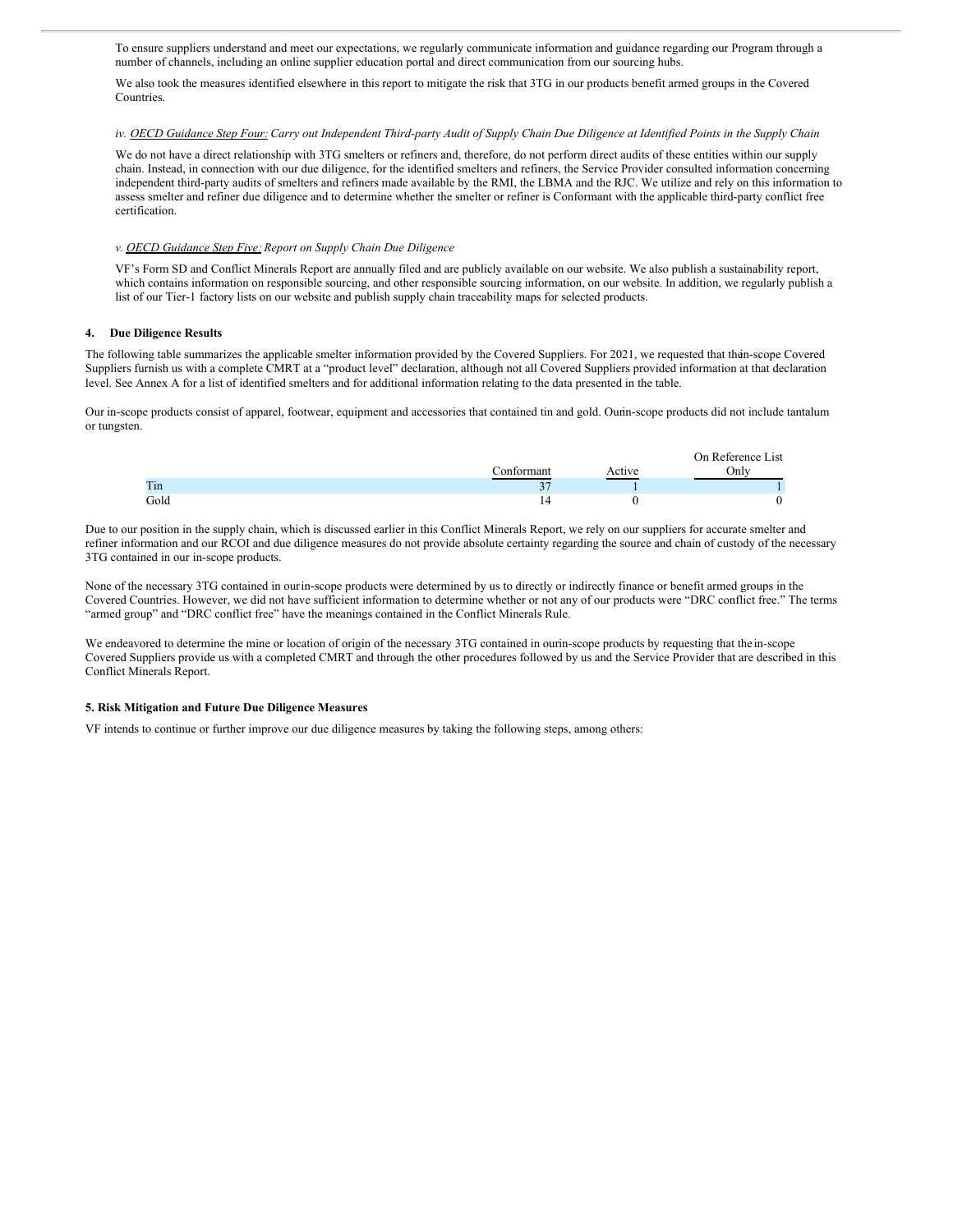- Continue to incorporate our compliance Terms and Conditions into appropriate new supplier contracts;
- Continue to encourage suppliers to take the steps needed to obtain and provide current, accurate and complete information about their smelters and refiners of 3TG by enhancing training materials and through one-on-one outreach;
- Continue to provide web-based and in-person training to and conduct outreach with suppliers to help them understand and satisfy VF's 3TG compliance requirements;
- Contact any identified smelters or refiners that are not Conformant to request their participation in obtaining a Conformant or equivalent designation from an industry program;
- Continue publishing regularly updated factory lists to our website, which account for 100% of Tier 1 facilities and approximately 70% of Tier 2 facilities used by VF;
- Continue to enhance supply chain transparency by continuing to update all 100 VF-brand product traceability maps published on vfc.com with a downloadable traceability disclosure that offers visibility on suppliers from Tier 1 through Tier 5;
- Continue to expand traceability efforts to gain deeper visibility into the upstream supply chains of our key materials; and
- Continue to expand our direct contact with Tier-2 suppliers to conduct 3TG due diligence at that level.
- Enhance due diligence efforts by screening all known smelters through our third-party risk management database.

All of these steps are in addition to the steps that the Company took with respect to 2021, which it intends to continue to take with respect to 2022 to the extent applicable.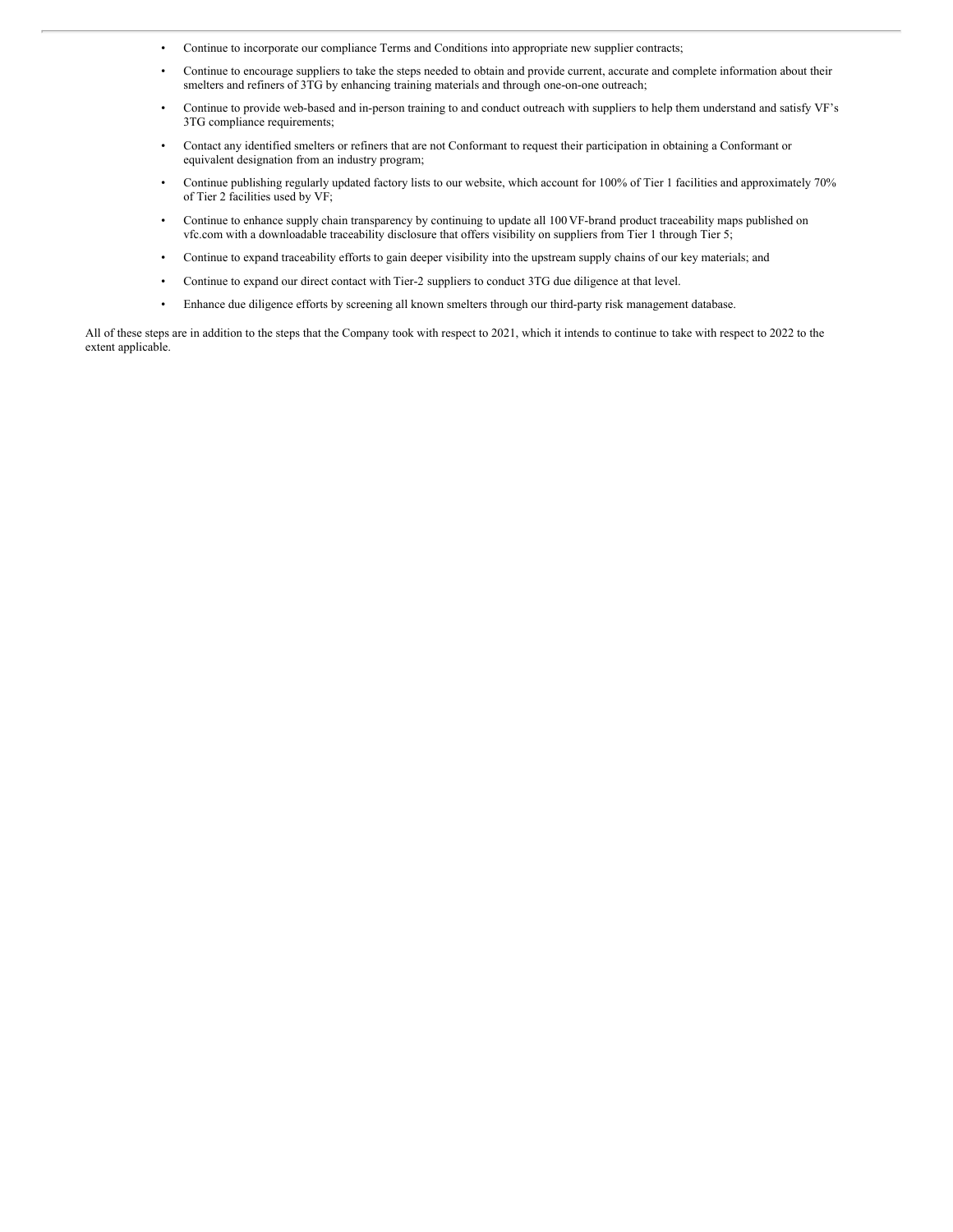# **Annex A**

Capitalized terms used and not otherwise defined in this Annex have the meanings set forth in the Conflict Minerals Report of which this Annex is a part.

#### **Smelters and Refiners**

In connection with our RCOI inquiry or due diligence, as applicable, the Covered Suppliers identified to us the smelters listed below as having potentially processed the necessary 3TG contained in our in-scope products in 2021. Please see the notes that accompany the table for additional information concerning the data in the table.

| Mineral | <b>Smelter Name</b>                                 | <b>Smelter Location</b> | <b>Status</b>          |
|---------|-----------------------------------------------------|-------------------------|------------------------|
| Gold    | Allgemeine Gold-und Silberscheideanstalt A.G.       | Germany                 | Conformant             |
| Gold    | Argor-Heraeus S.A.                                  | Switzerland             | Conformant             |
| Gold    | Aurubis AG                                          | Germany                 | Conformant             |
| Gold    | C. Hafner $GmbH + Co. KG$                           | Germany                 | Conformant             |
| Gold    | Chimet S.p.A.                                       | Italy                   | Conformant             |
| Gold    | DODUCO Contacts and Refining GmbH                   | Germany                 | Conformant             |
| Gold    | Heimerle + Meule GmbH                               | Germany                 | Conformant             |
| Gold    | Metalor Technologies (Hong Kong) Ltd.               | China                   | Conformant             |
| Gold    | Metalor Technologies (Singapore) Pte., Ltd.         | Singapore               | Conformant             |
| Gold    | Metalor USA Refining Corporation                    | <b>United States</b>    | Conformant             |
| Gold    | PAMP <sub>S.A.</sub>                                | Switzerland             | Conformant             |
| Gold    | SAXONIA Edelmetalle GmbH                            | Germany                 | Conformant             |
| Gold    | Umicore S.A. Business Unit Precious Metals Refining | Belgium                 | Conformant             |
| Gold    | Valcambi S.A.                                       | Switzerland             | Conformant             |
| Tin     | Alpha                                               | <b>United States</b>    | Conformant             |
| Tin     | Chenzhou Yunxiang Mining and Metallurgy Co., Ltd.   | China                   | Conformant             |
| Tin     | Chifeng Dajingzi Tin Industry Co., Ltd.             | China                   | Conformant             |
| Tin     | China Tin Group Co., Ltd.                           | China                   | Conformant             |
| Tin     | CV Venus Inti Perkasa                               | Indonesia               | Active                 |
| Tin     | Dowa                                                | Japan                   | Conformant             |
| Tin     | <b>EM Vinto</b>                                     | Bolivia                 | Conformant             |
| Tin     | Fenix Metals                                        | Poland                  | Conformant             |
| Tin     | Gejiu Kai Meng Industry and Trade LLC               | China                   | On Reference List Only |
| Tin     | Gejiu Non-Ferrous Metal Processing Co., Ltd.        | China                   | Conformant             |
| Tin     | Gejiu Yunxin Nonferrous Electrolysis Co., Ltd.      | China                   | Conformant             |
| Tin     | Guangdong Hanhe Non-Ferrous Metal Co., Ltd.         | China                   | Conformant             |
| Tin     | Jiangxi New Nanshan Technology Ltd.                 | China                   | Conformant             |
| Tin     | Ma'anshan Weitai Tin Co., Ltd.                      | China                   | Conformant             |
| Tin     | Malaysia Smelting Corporation (MSC)                 | Malaysia                | Conformant             |
| Tin     | Metallic Resources, Inc.                            | <b>United States</b>    | Conformant             |
| Tin     | Metallo Belgium N.V.                                | Belgium                 | Conformant             |
| Tin     | Metallo Spain S.L.U.                                | Spain                   | Conformant             |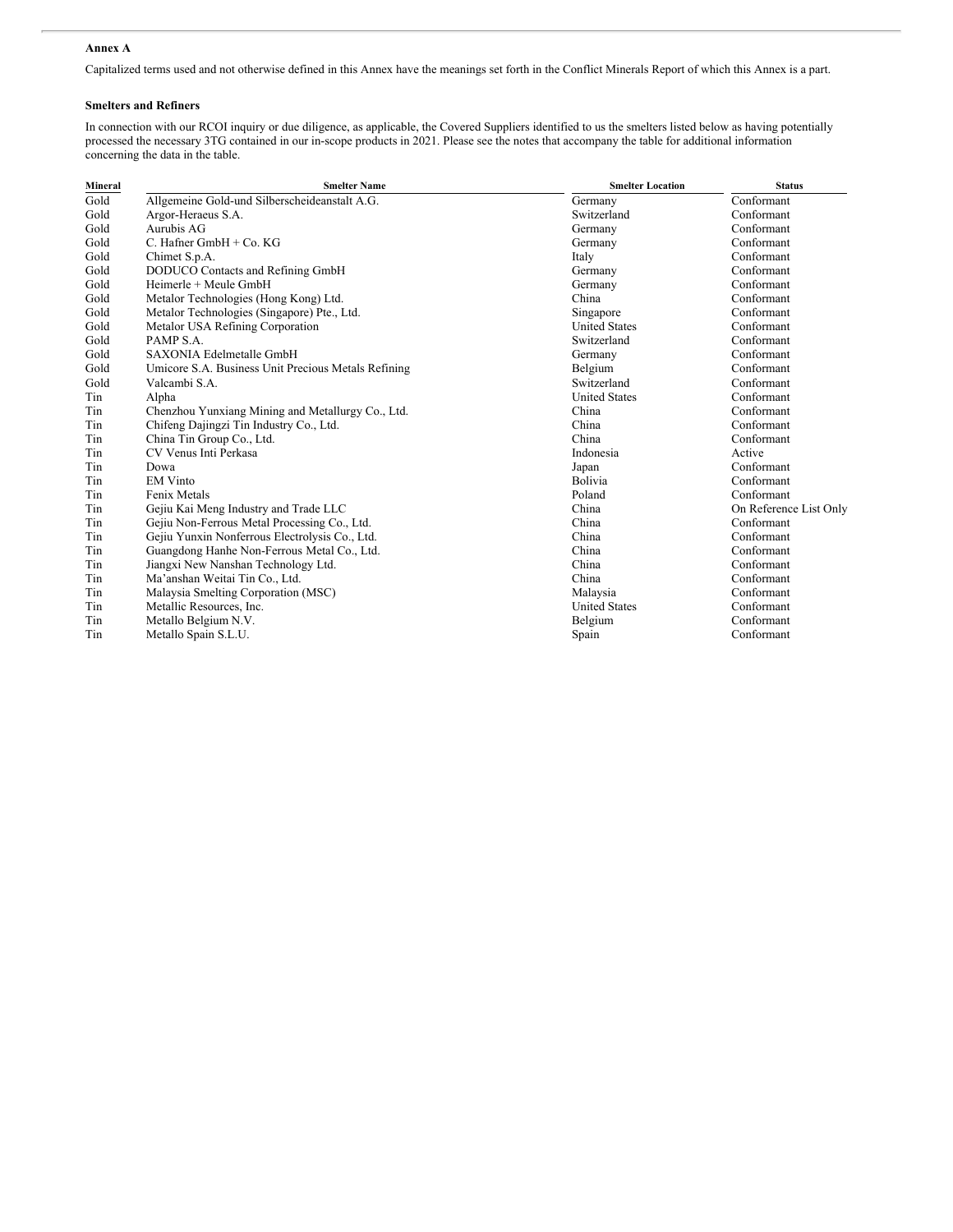| Tin<br>Tin | Mineracao Taboca S.A.<br>Minsur               | Brazil<br>Peru       | Conformant<br>Conformant |
|------------|-----------------------------------------------|----------------------|--------------------------|
| Tin        | Mitsubishi Materials Corporation              | Japan                | Conformant               |
| Tin        | O.M. Manufacturing Philippines, Inc.          | Philippines          | Conformant               |
| Tin        | Operaciones Metalurgicas S.A.                 | <b>Bolivia</b>       | Conformant               |
| Tin        | PT Artha Cipta Langgeng                       | Indonesia            | Conformant               |
| Tin        | PT ATD Makmur Mandiri Jaya                    | Indonesia            | Conformant               |
| Tin        | PT Bangka Serumpun                            | Indonesia            | Conformant               |
| Tin        | PT Menara Cipta Mulia                         | Indonesia            | Conformant               |
| Tin        | PT Mitra Stania Prima                         | Indonesia            | Conformant               |
| Tin        | PT Refined Bangka Tin                         | Indonesia            | Conformant               |
| Tin        | PT Stanindo Inti Perkasa                      | Indonesia            | Conformant               |
| Tin        | PT Timah Tbk Kundur                           | Indonesia            | Conformant               |
| Tin        | PT Timah Tbk Mentok                           | Indonesia            | Conformant               |
| Tin        | Rui Da Hung                                   | Taiwan               | Conformant               |
| Tin        | Thai Nguyen Mining and Metallurgy Co., Ltd.   | Vietnam              | Conformant               |
| Tin        | Thaisarco                                     | Thailand             | Conformant               |
| Tin        | Tin Technology & Refining                     | <b>United States</b> | Conformant               |
| Tin        | White Solder Metalurgia e Mineracao Ltda.     | Brazil               | Conformant               |
| Tin        | Yunnan Chengfeng Non-ferrous Metals Co., Ltd. | China                | Conformant               |
| Tin        | Yunnan Tin Company Limited                    | China                | Conformant               |

The Company notes the following in connection with the above table:

- a. Not all of the included smelters may have processed the necessary 3TG contained in the Company'sin-scope products, since some Covered Suppliers reported at a "company level," meaning that they reported the 3TG contained in all of their products, not just those in the products that they sold to the Company. Some Covered Suppliers also may have reported smelters that were not in the Company's supply chain due to over-inclusiveness in the information received from their suppliers or for other reasons. In addition, the smelters reflected above may not include all of the smelters in the Company's supply chain, since some Covered Suppliers may not have identified all of their smelters.
- b. The table only includes entities that were listed as smelters by the RMI.
- c. Smelter status information in the table is as of March 25, 2022.
- d. "Conformant" means that a smelter has successfully completed an assessment against the applicable Responsible Minerals Assurance Process ("RMAP") standard or an equivalent cross-recognized assessment. Included smelters were not necessarily Conformant for all or part of 2021 and may not continue to be Conformant for any future period. We do not have information on the origin of the 3TG processed by any of the Conformant smelters prior to their respective certification dates.
- e. "Active" is an RMAP designation that means that the smelter has committed to undergo an RMAP assessment, completed the relevant documents, and scheduled the on-site assessment. These may be in thepre-assessment, assessment, or corrective-action phases of the assessment.
- f. "On Reference List Only" means that a smelter is listed on the Smelter Reference List tab of the CMRT, but is not listed as Conformant or Active.